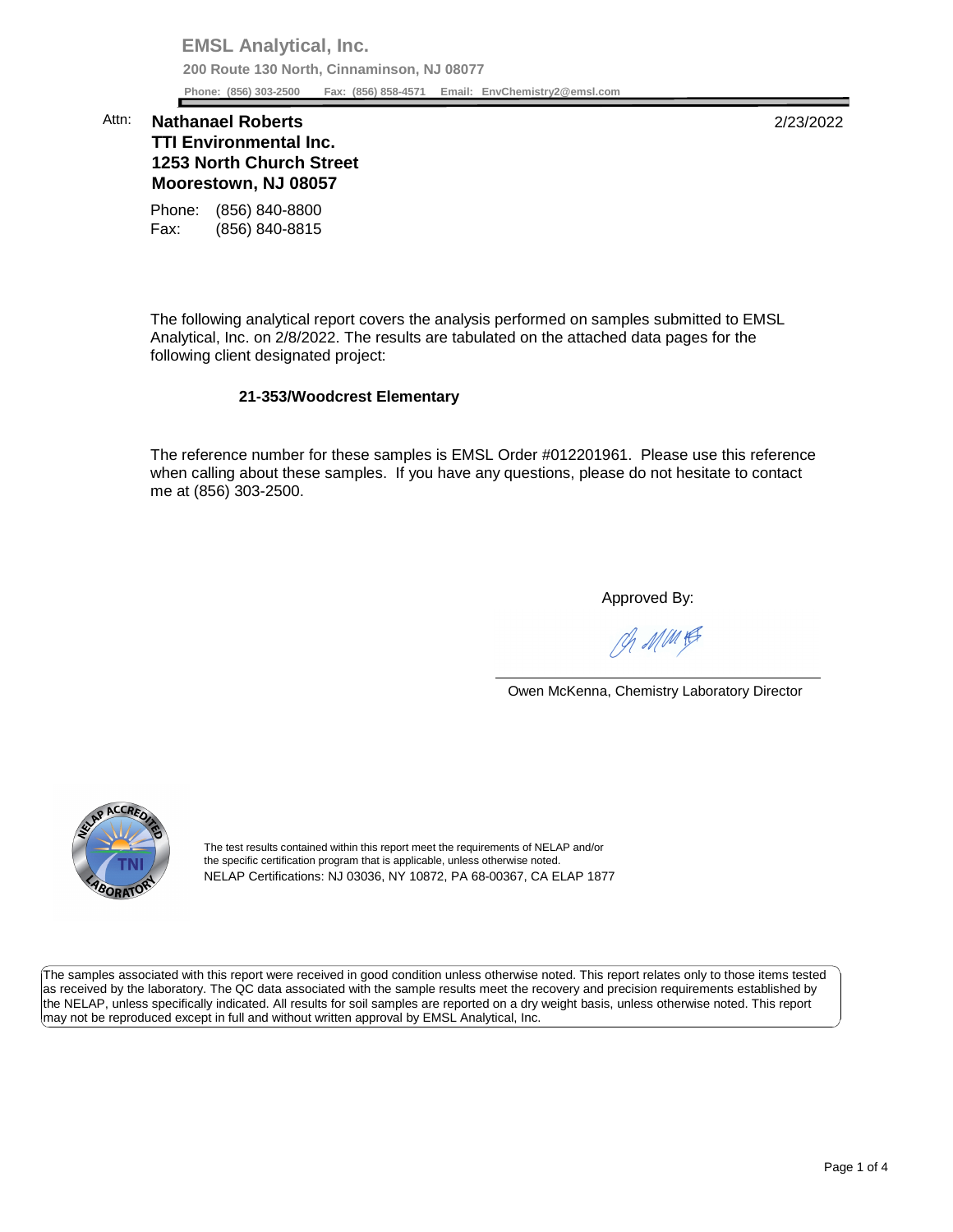|       | <b>EMSL</b>              | <b>EMSL Analytical, Inc.</b><br>200 Route 130 North, Cinnaminson, NJ 08077<br>(856) 303-2500 / (856) 858-4571<br>Phone/Fax:<br>http://www.EMSL.com | EnvChemistry2@emsl.com |                             |                                                       | EMSL Order:<br>CustomerID:<br>CustomerPO:<br>ProjectID: | 012201961<br>TTIE54<br>034036 |
|-------|--------------------------|----------------------------------------------------------------------------------------------------------------------------------------------------|------------------------|-----------------------------|-------------------------------------------------------|---------------------------------------------------------|-------------------------------|
| Attn: | <b>Nathanael Roberts</b> | <b>TTI Environmental Inc.</b><br>1253 North Church Street<br>Moorestown, NJ 08057                                                                  |                        | Phone:<br>Fax:<br>Received: | (856) 840-8800<br>(856) 840-8815<br>2/8/2022 09:30 AM |                                                         |                               |
|       |                          | Project: 21-353/Woodcrest Elementary                                                                                                               |                        |                             |                                                       |                                                         |                               |

|                                  |                               | <b>Analytical Results</b> |                 |                        |                        |           |                                   |           |
|----------------------------------|-------------------------------|---------------------------|-----------------|------------------------|------------------------|-----------|-----------------------------------|-----------|
| <b>Client Sample Description</b> | 1 CH36-1TL-01A FACULTY LOUNGE |                           | Collected:      | 2/8/2022<br>5:05:00 AM |                        | Lab ID:   | 012201961-0001                    |           |
| <b>Method</b>                    | <b>Parameter</b>              | <b>Result</b>             | <b>RL Units</b> |                        | Prep<br>Date & Analyst |           | <b>Analysis</b><br>Date & Analyst |           |
| <b>METALS</b>                    |                               |                           |                 |                        |                        |           |                                   |           |
| 200.8                            | Lead                          | 1.17                      | $1.00 \mu g/L$  |                        | 2/10/2022              | <b>KB</b> | 2/10/2022<br>21:10                | <b>KB</b> |
| <b>Client Sample Description</b> | 2 CH36-1-C-1A HALL            |                           | Collected:      | 2/8/2022<br>5:06:00 AM |                        | Lab ID:   | 012201961-0002                    |           |
| <b>Method</b>                    | <b>Parameter</b>              | <b>Result</b>             | <b>RL Units</b> |                        | Prep<br>Date & Analyst |           | <b>Analysis</b><br>Date & Analyst |           |
| <b>METALS</b>                    |                               |                           |                 |                        |                        |           |                                   |           |
| 200.8                            | Lead                          | <b>ND</b>                 | $1.00 \mu g/L$  |                        | 2/10/2022              | <b>KB</b> | 2/10/2022<br>21:15                | <b>KB</b> |
| <b>Client Sample Description</b> | 3 CH36-1-S-40A NURSE          |                           | Collected:      | 2/8/2022<br>5:07:00 AM |                        | Lab ID:   | 012201961-0003                    |           |
| <b>Method</b>                    | <b>Parameter</b>              | <b>Result</b>             | <b>RL Units</b> |                        | Prep<br>Date & Analyst |           | <b>Analysis</b><br>Date & Analyst |           |
| <b>METALS</b>                    |                               |                           |                 |                        |                        |           |                                   |           |
| 200.8                            | Lead                          | 2.65                      | $1.00 \mu g/L$  |                        | 2/10/2022              | <b>KB</b> | 2/10/2022<br>21:16                | <b>KB</b> |
| <b>Client Sample Description</b> | 4 CH36-1 ROOM6                |                           | Collected:      | 2/8/2022<br>5:15:00 AM |                        | Lab ID:   | 012201961-0004                    |           |
| <b>Method</b>                    | <b>Parameter</b>              | <b>Result</b>             | <b>RL Units</b> |                        | Prep<br>Date & Analyst |           | <b>Analysis</b><br>Date & Analyst |           |
| <b>METALS</b>                    |                               |                           |                 |                        |                        |           |                                   |           |
| 200.8                            | Lead                          | 1.61                      | $1.00 \mu g/L$  |                        | 2/10/2022              | <b>KB</b> | 2/10/2022<br>21:18                | <b>KB</b> |
| <b>Client Sample Description</b> | 5 CH36-1-R3A ROOM3            |                           | Collected:      | 2/8/2022<br>5:12:00 AM |                        | Lab ID:   | 012201961-0005                    |           |
| <b>Method</b>                    | <b>Parameter</b>              | <b>Result</b>             | <b>RL Units</b> |                        | Prep<br>Date & Analyst |           | <b>Analysis</b><br>Date & Analyst |           |
| <b>METALS</b>                    |                               |                           |                 |                        |                        |           |                                   |           |
| 200.8                            | Lead                          | 1.17                      | $1.00 \mu g/L$  |                        | 2/10/2022              | KB        | 2/10/2022<br>21:19                | <b>KB</b> |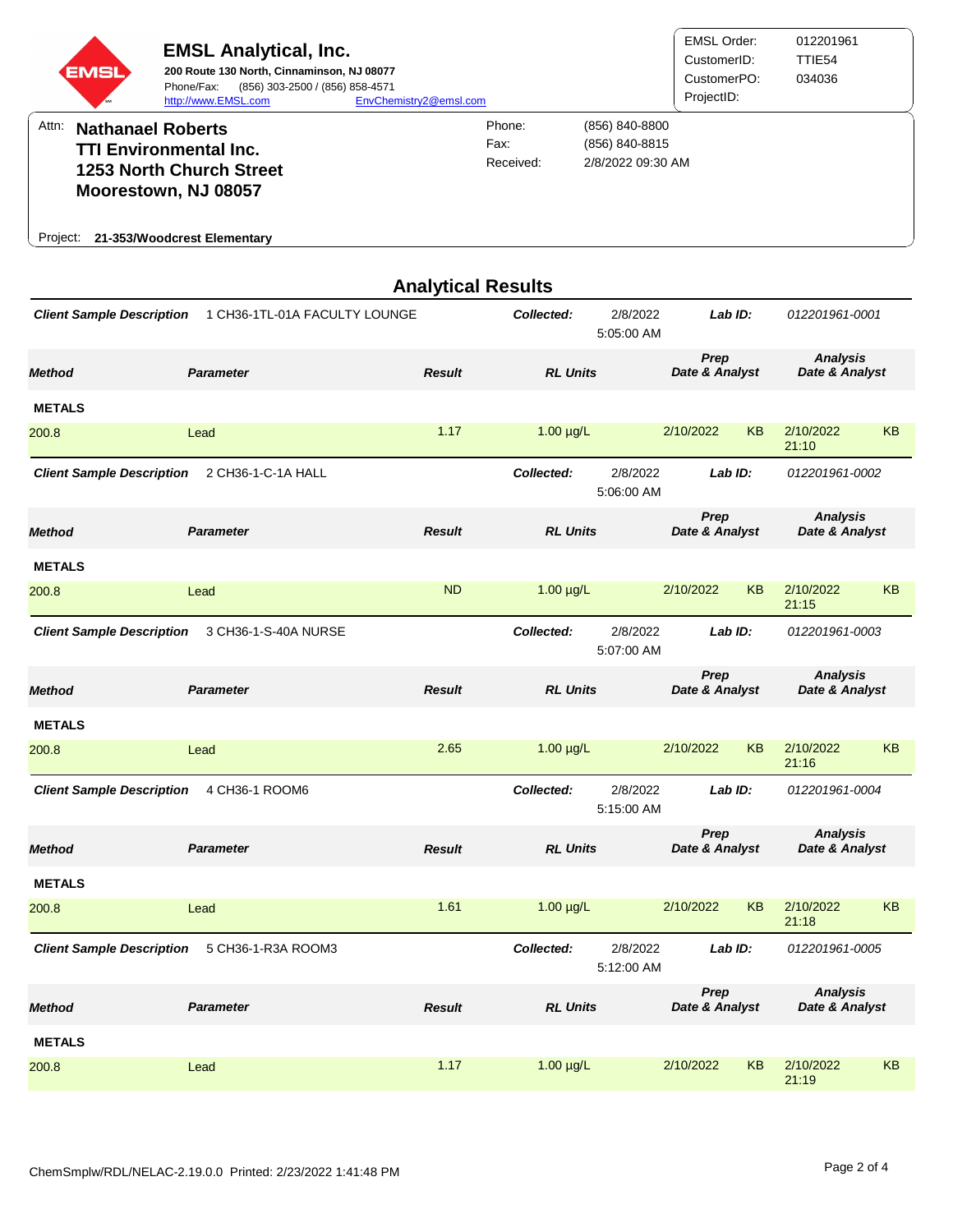| <b>EMSL Analytical, Inc.</b><br>EMSL)<br>200 Route 130 North, Cinnaminson, NJ 08077<br>(856) 303-2500 / (856) 858-4571<br>Phone/Fax:<br>EnvChemistry2@emsl.com<br>http://www.EMSL.com |                          |                                                                                          |  |                             |                                                       | EMSL Order:<br>CustomerID:<br>CustomerPO:<br>ProjectID: | 012201961<br>TTIE54<br>034036 |
|---------------------------------------------------------------------------------------------------------------------------------------------------------------------------------------|--------------------------|------------------------------------------------------------------------------------------|--|-----------------------------|-------------------------------------------------------|---------------------------------------------------------|-------------------------------|
| Attn:                                                                                                                                                                                 | <b>Nathanael Roberts</b> | <b>TTI Environmental Inc.</b><br><b>1253 North Church Street</b><br>Moorestown, NJ 08057 |  | Phone:<br>Fax:<br>Received: | (856) 840-8800<br>(856) 840-8815<br>2/8/2022 09:30 AM |                                                         |                               |
| Project:                                                                                                                                                                              |                          | 21-353/Woodcrest Elementary                                                              |  |                             |                                                       |                                                         |                               |

|                                  |                                      | <b>Analytical Results</b> |                 |                        |                        |           |                                   |           |
|----------------------------------|--------------------------------------|---------------------------|-----------------|------------------------|------------------------|-----------|-----------------------------------|-----------|
| <b>Client Sample Description</b> | 6 CH36-1-R4A ROOM 4                  |                           | Collected:      | 2/8/2022<br>5:13:00 AM | Lab ID:                |           | 012201961-0006                    |           |
| <b>Method</b>                    | <b>Parameter</b>                     | <b>Result</b>             | <b>RL Units</b> |                        | Prep<br>Date & Analyst |           | <b>Analysis</b><br>Date & Analyst |           |
| <b>METALS</b>                    |                                      |                           |                 |                        |                        |           |                                   |           |
| 200.8                            | Lead                                 | 2.71                      | $1.00 \mu g/L$  |                        | 2/10/2022              | <b>KB</b> | 2/10/2022<br>21:21                | <b>KB</b> |
| <b>Client Sample Description</b> | 7 CH36-1-R1A ROOM 1                  |                           | Collected:      | 2/8/2022<br>5:08:00 AM | Lab ID:                |           | 012201961-0007                    |           |
| Method                           | <b>Parameter</b>                     | <b>Result</b>             | <b>RL Units</b> |                        | Prep<br>Date & Analyst |           | <b>Analysis</b><br>Date & Analyst |           |
| <b>METALS</b>                    |                                      |                           |                 |                        |                        |           |                                   |           |
| 200.8                            | Lead                                 | 1.76                      | $1.00 \mu g/L$  |                        | 2/10/2022              | <b>KB</b> | 2/10/2022<br>21:22                | <b>KB</b> |
| <b>Client Sample Description</b> | 8 CH36-1-R2A ROOM 2                  |                           | Collected:      | 2/8/2022<br>5:10:00 AM | Lab ID:                |           | 012201961-0008                    |           |
| <b>Method</b>                    | <b>Parameter</b>                     | <b>Result</b>             | <b>RL Units</b> |                        | Prep<br>Date & Analyst |           | <b>Analysis</b><br>Date & Analyst |           |
| <b>METALS</b>                    |                                      |                           |                 |                        |                        |           |                                   |           |
| 200.8                            | Lead                                 | 3.09                      | $1.00 \mu g/L$  |                        | 2/10/2022              | <b>KB</b> | 2/10/2022<br>21:27                | <b>KB</b> |
| <b>Client Sample Description</b> | 9 CH36-1-C-10A KITCHEN               |                           | Collected:      | 2/8/2022<br>5:17:00 AM | Lab ID:                |           | 012201961-0009                    |           |
| Method                           | <b>Parameter</b>                     | <b>Result</b>             | <b>RL Units</b> |                        | Prep<br>Date & Analyst |           | <b>Analysis</b><br>Date & Analyst |           |
| <b>METALS</b>                    |                                      |                           |                 |                        |                        |           |                                   |           |
| 200.8                            | Lead                                 | 1.95                      | $1.00 \mu g/L$  |                        | 2/10/2022              | <b>KB</b> | 2/10/2022<br>21:29                | <b>KB</b> |
| <b>Client Sample Description</b> | 10 CH36-1-C-111A LOBBY NEAR GYM LEFT |                           | Collected:      | 2/8/2022<br>5:20:00 AM | Lab ID:                |           | 012201961-0010                    |           |
| <b>Method</b>                    | <b>Parameter</b>                     | <b>Result</b>             | <b>RL Units</b> |                        | Prep<br>Date & Analyst |           | <b>Analysis</b><br>Date & Analyst |           |
| <b>METALS</b>                    |                                      |                           |                 |                        |                        |           |                                   |           |
| 200.8                            | Lead                                 | <b>ND</b>                 | $1.00 \mu g/L$  |                        | 2/10/2022              | KB        | 2/10/2022<br>21:30                | KB        |